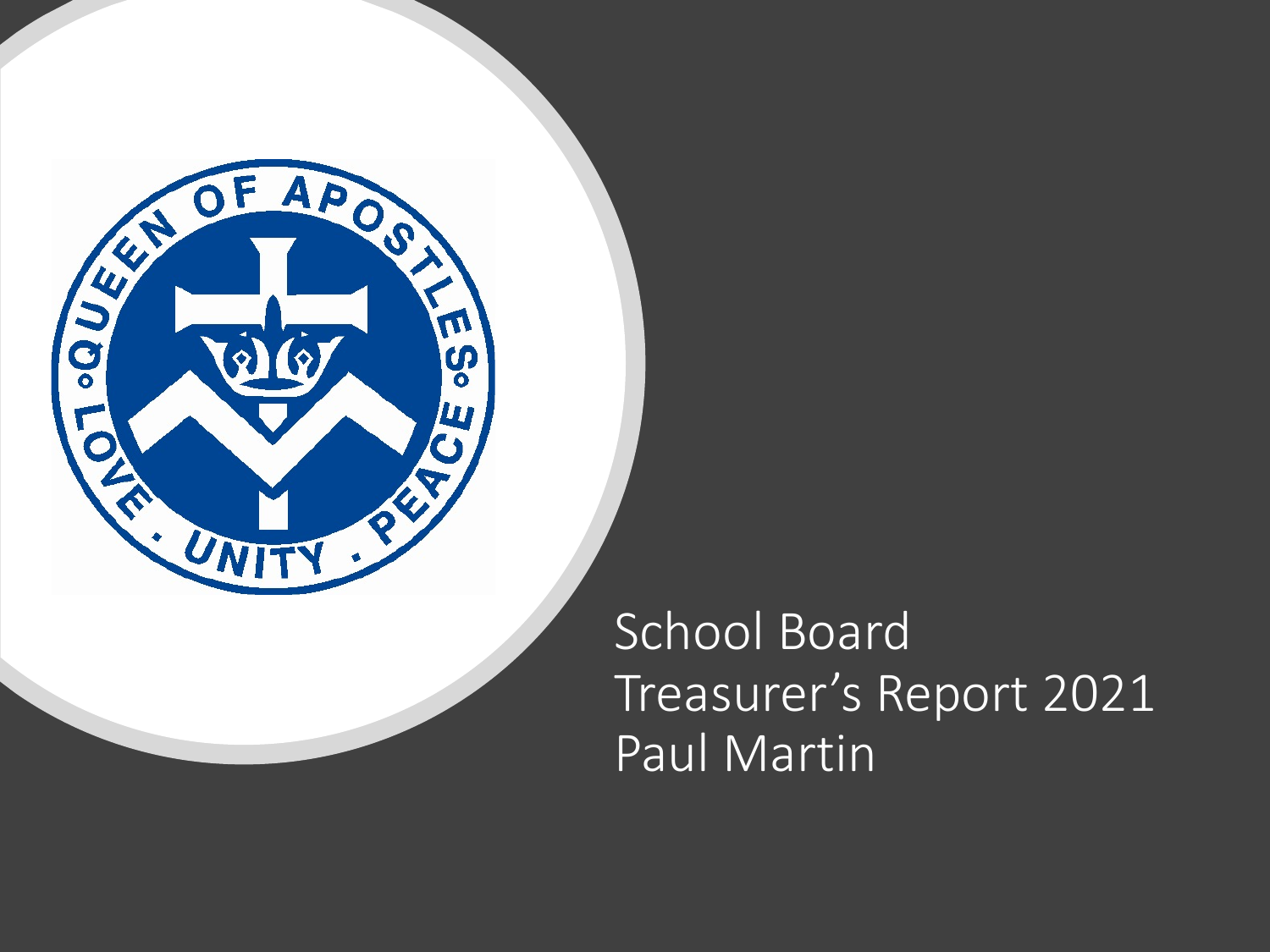# Agenda

- Transitioning to single stream
- 2021 YTD
- 2022 Budget
- 2022 Fee Structure

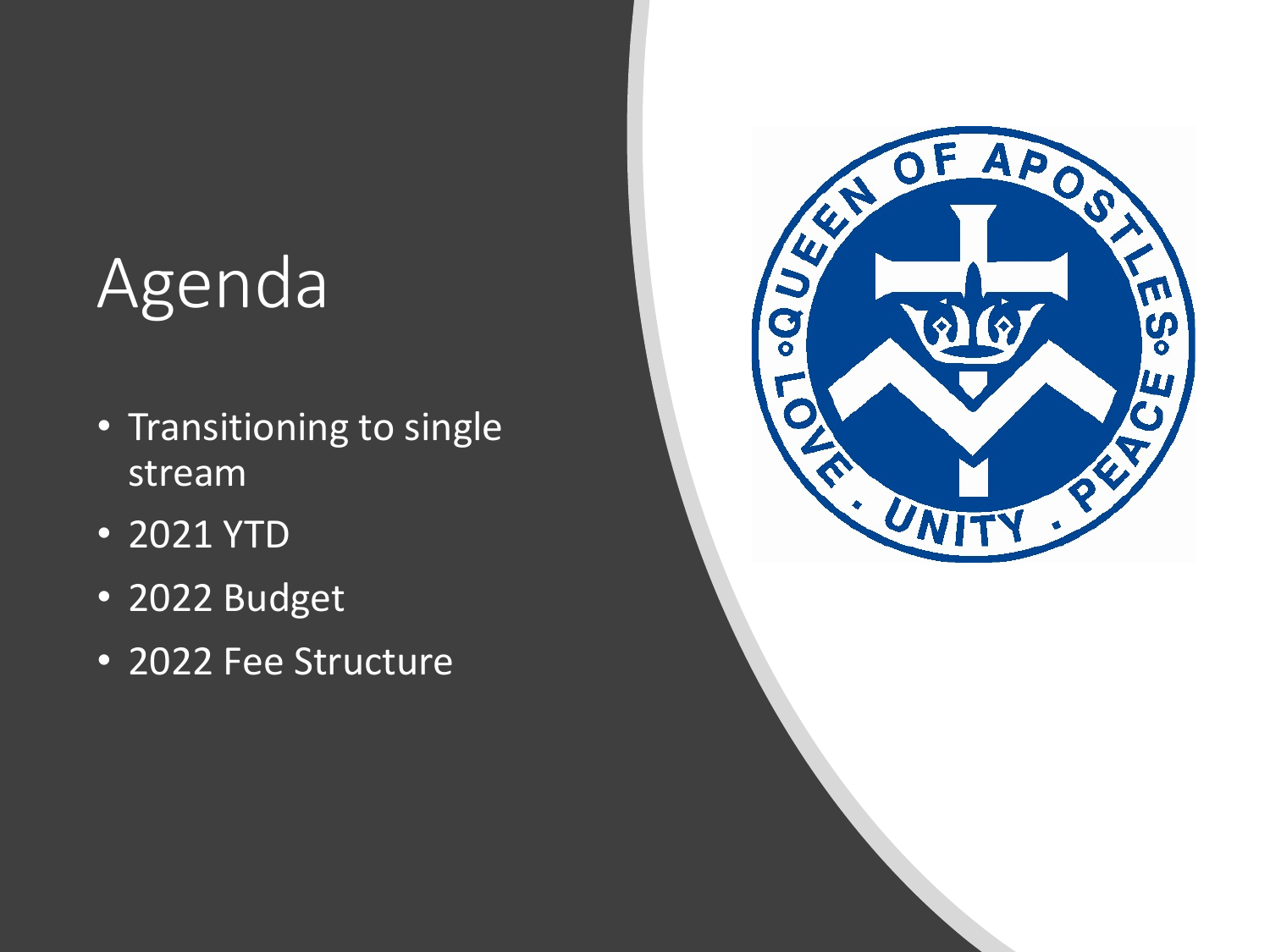# Transitioning to Single Stream

- Government funding structure changed from per stream basis to per capita basis
- Queenies needed to transition to single stream
- Class of 2021 represents the last step in that transition
- 2022 will be Queenies first year as a single stream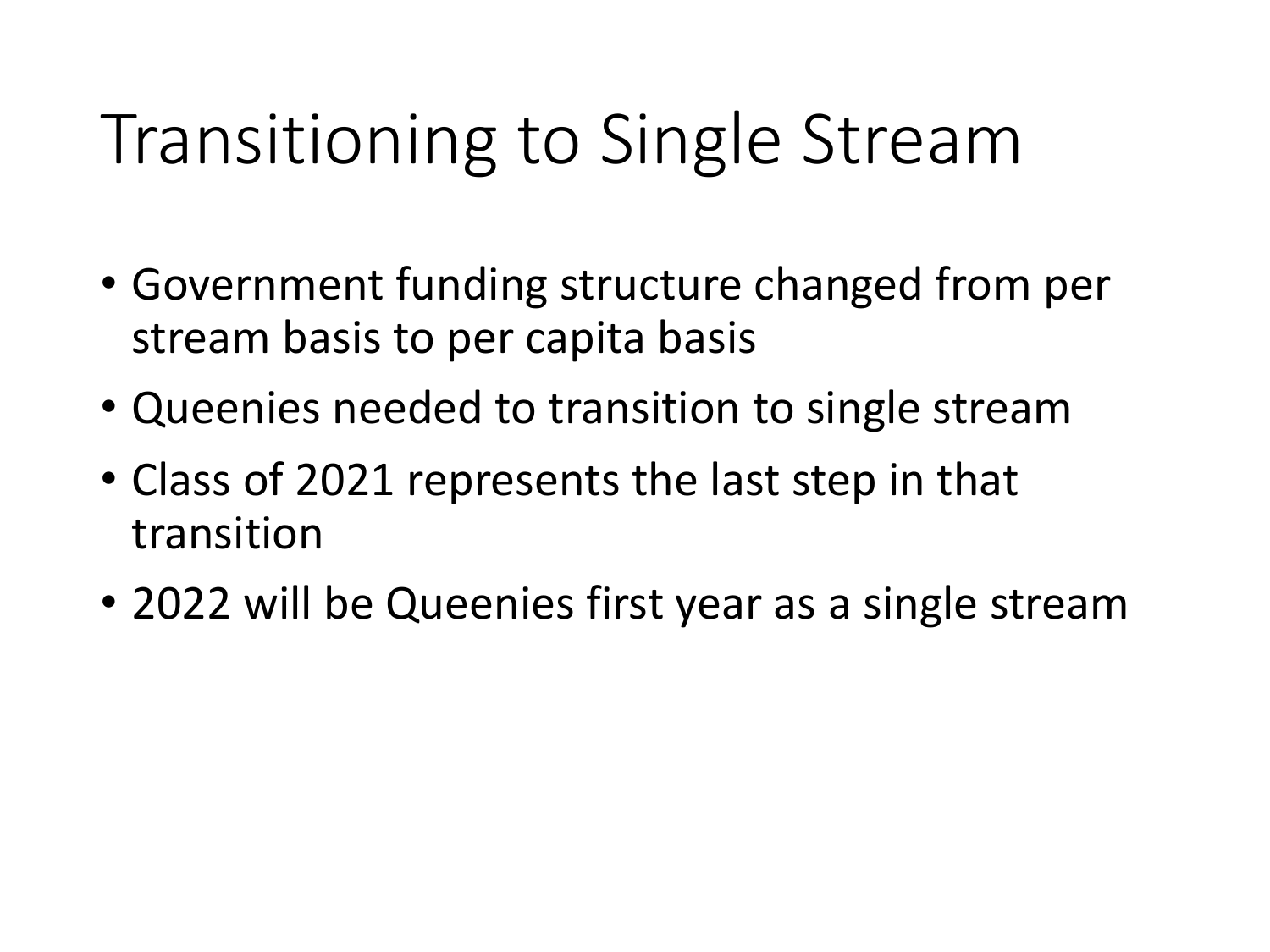### 2021 Financial **Highlights**

Receipt of one off funding in January 2021 to help final stages of transition to single stream

Strong enrolments means more money

Closure of uniform shop

Upgrade of basketball courts thanks to the P&F

Removal of demountable class rooms and creation of new open green space

Maintenance program commenced to refresh school

Principals new car was delayed (again) to allow for the new grassed area to be installed

2021 Cash deficit of \$30k to \$50k against budgeted deficit of \$450k.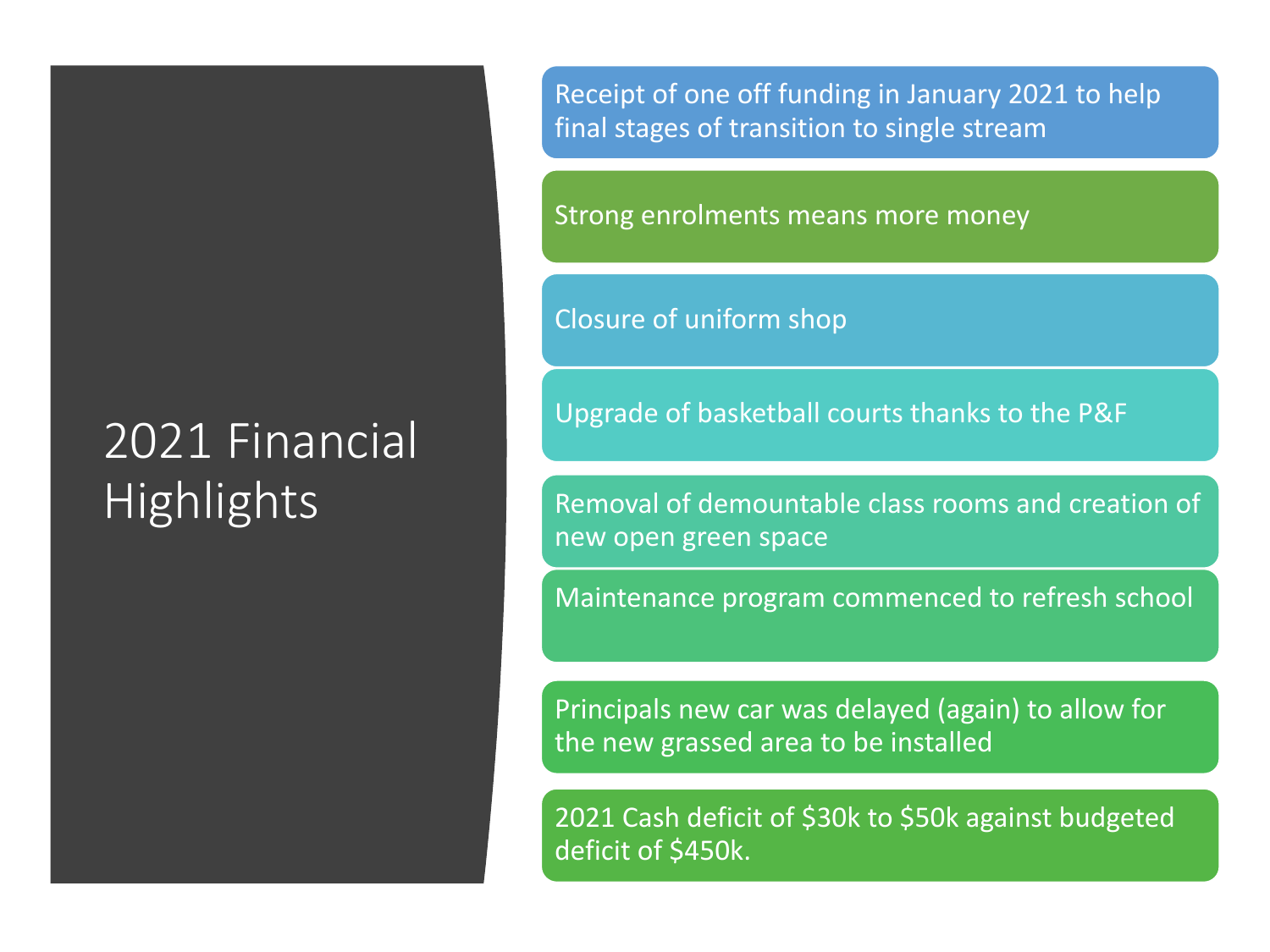#### First year as single stream

Small budget surplus including depreciation and capital income of \$545

### 2022 Budget

Budget cash deficit includes replacing Principals car and classroom refurbishment

2022 Net Cash Movement (\$55,000)

**No longer considered a school at financial risk**